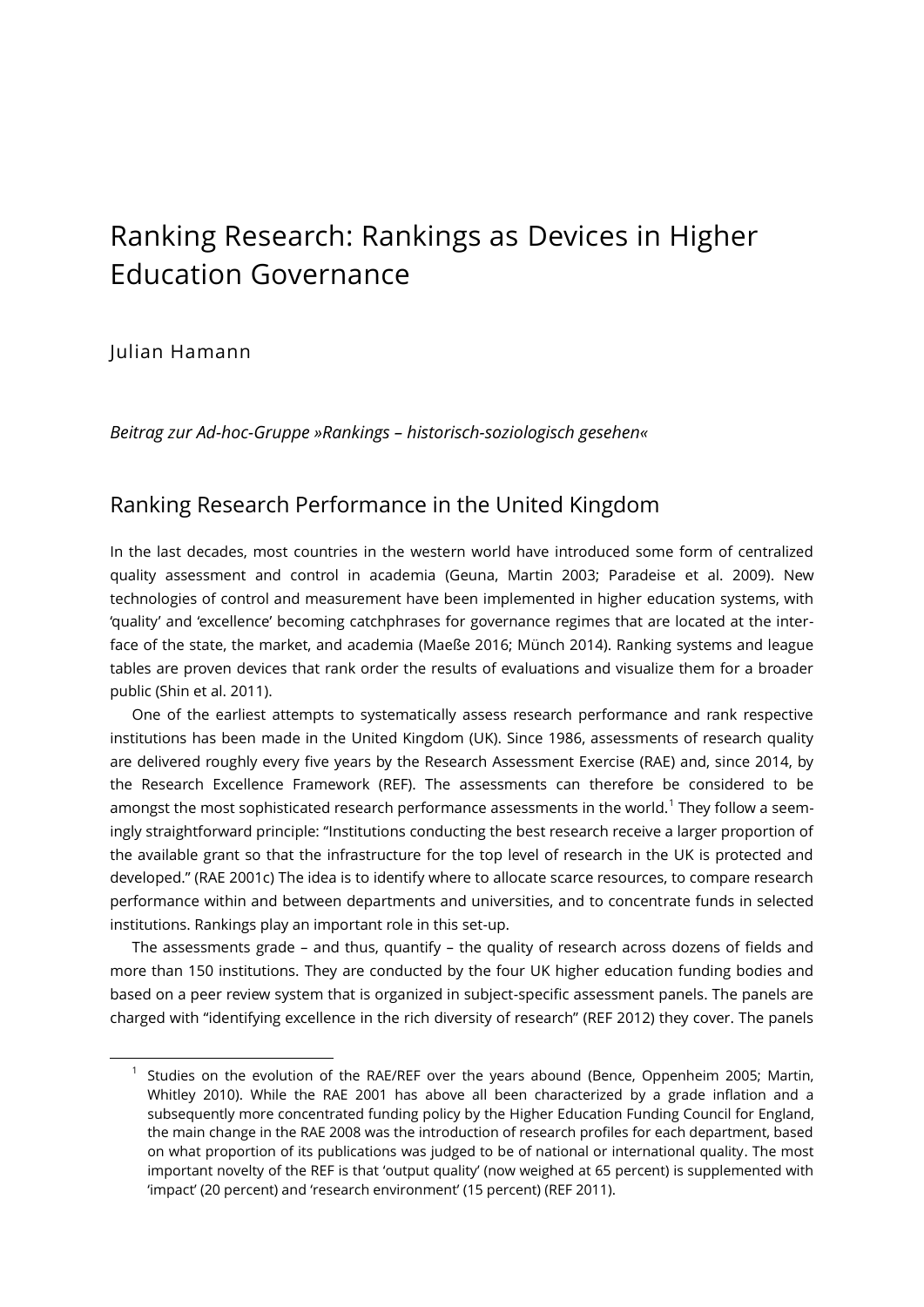evaluate most notably research output (normally publications) from designated research staff that has been selected for assessment by the respective higher education institutions. Hence, the subject panels have to assess a broad variety of research that is conducted in hyper-differentiated research fields. This process can be expected to be extremely intricate and complicated (Sharp, Coleman 2005; cf. Lamont, Huutoniemi 2011). Nonetheless, in the end a grade system is employed that appears rather simplistic and vague (see Table 1).

| Rating       | Description                                                                                                                                                                      |
|--------------|----------------------------------------------------------------------------------------------------------------------------------------------------------------------------------|
| $4^{\star}$  | Quality that is world-leading in terms of originality, significance and rigour                                                                                                   |
| $3^{\star}$  | Quality that is internationally excellent in terms of originality, significance<br>and rigour but which nonetheless falls short of the highest standards of<br>excellence        |
| $2*$         | Quality that is recognised internationally in terms of originality, significance<br>and rigour                                                                                   |
| $1*$         | Quality that is recognised nationally in terms of originality, significance and<br>rigour                                                                                        |
| Unclassified | Quality that falls below the standard of nationally recognised work. Or work<br>which does not meet the published definition of research for the purposes<br>of this assessment. |

|  |  |  |  |  |  | Table 1: Definition of Research Quality According to RAE 2008 and REF 2014 |
|--|--|--|--|--|--|----------------------------------------------------------------------------|
|--|--|--|--|--|--|----------------------------------------------------------------------------|

Sources: (RAE 2008b; REF 2011)

 $\mathbf{I}$ 

Based on the grade system displayed in Table 1, the most recent REF 2014 assessed the research of 52,061 researchers at 154 universities. Overall, 76 percent of all submissions have been awarded with the two best grades, 4\* and 3\* (cf. REF 2014b, 2014c). This share is crucial, because the assessments are more than just symbolic distinctions. If this were the case, they would be open to interpretation. Merely symbolic assessment results would have their own potency, but in the end they would be fuzzy enough to be contested, or even ignored – in fact, this is the case with a number of rankings in the higher education sector. However, as it is, the RAE/REF assessments are translated into very robust material classes because they inform the allocation of public research funding by the UK funding councils. The most recent REF, for example, is used to allocate £1.6 billion annually for the next six years. Eighty percent of these funds are distributed among departments rated  $4^*$ , 20 percent are going to  $3^*$ research, while other grade scales are not funded (Wilsdon 2015; HEFCE 2015). This material foundation underscores the vital significance the assessments have for the academic landscape in the UK. The very selective distribution of funds seems to rectify the quite generous grading that is carried out by the subject-specific panels.

This paper proceeds with a brief review of the literature on rankings in the higher education sector. It distinguishes literature on standardization effects and on stratification effects. The main section of the paper presents different rankings that are produced from the RAE/REF data. Among them are rankings produced directly by the RAE/REF, and rankings that media outlets produce drawing on the RAE/REF data. Informed by case examples, the closing section discusses the performativity of rankings.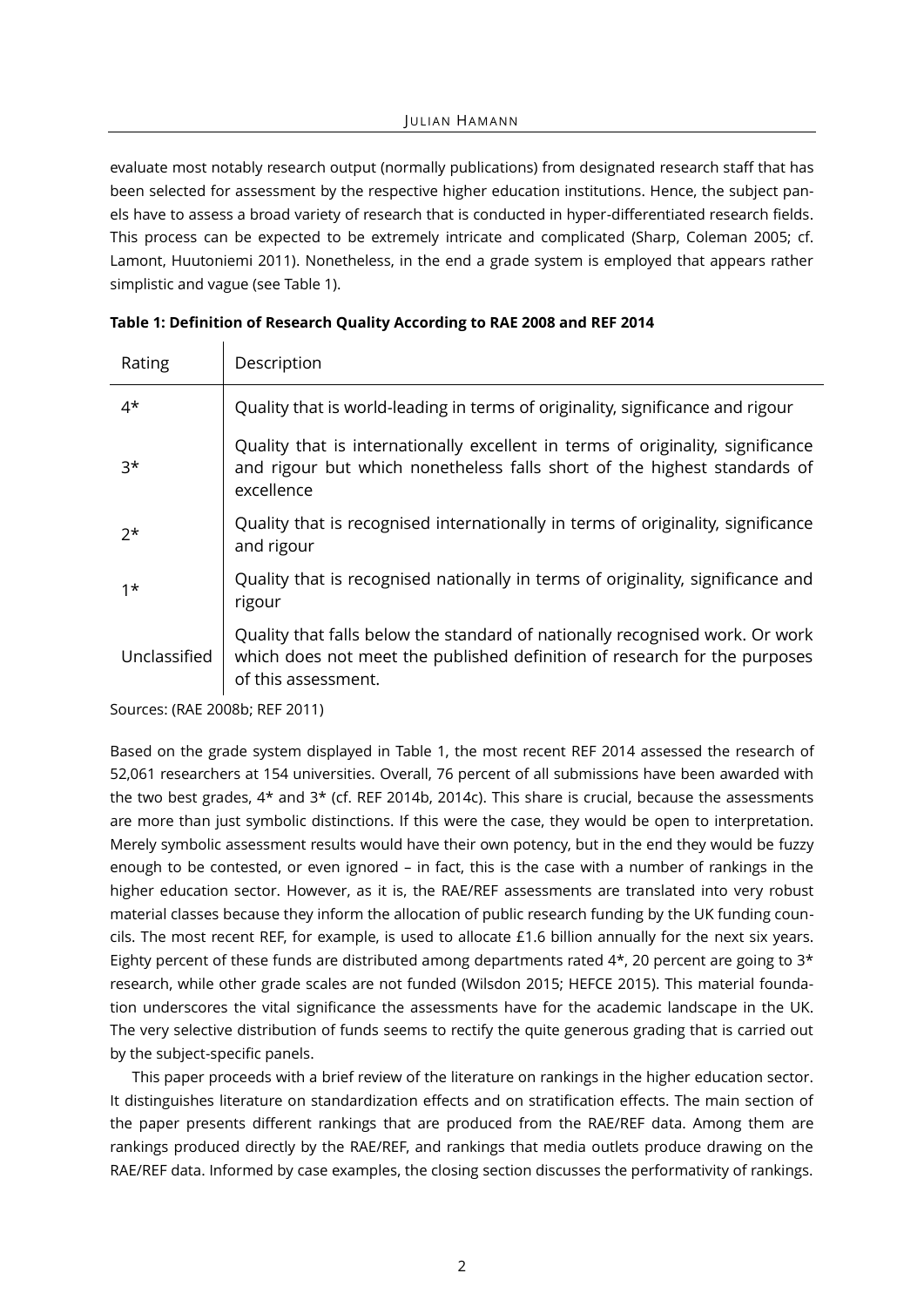It looks into the different implications and effects rankings and the associated performance assessments have on higher education institutions, their personnel, and the personnel's practices.

### Ranking Research: Effects and Defects

The RAE/REF have been evaluating research in the UK since the 1980s. Since the very beginning, the assessments have been scrutinized by research on performance assessments and rankings. Overall, the assessments have responded to the critique they received, thereby becoming more and more differentiated and elaborate. Hence, it is worthwhile to retrace the co-evolution of technical critique of criteria, calculation, and compilation of the rankings, as well as their actual development (cf. Tomlin 1998). However, not every shortcoming of research performance assessment can be addressed by reforming the assessment device, and indeed, the question is whether effects that are identified as shortcomings in the literature are actually deficiencies, or, instead, very much intended consequences. Some effects, intended or not, are more fundamentally part of the very nature of research performance assessment. Two such symptoms are highlighted in the following.

One body of literature addresses symptoms of adaption to the criteria of performance assessments (Espeland, Sauder 2007). Adaptions of academic practice have been identified for a number of western countries (cf. Benner, Sandström 2000 for Sweden; Harman 2005 for Australia; Münch 2008 for Germany; Leišytė, Westerheijden 2014 for the Netherlands; Sayer 2014 for the UK) and for several disciplines (cf. Campbell et al. 1999 for law studies; Morris, Rip 2006 for neuro sciences; Kehm, Leišytė 2010 for medieval history; Lee et al. 2013 for economics; Hamann 2016 for history). In all cases, assessments seem to have the effect that researchers stay mostly within the mainstream areas of their field in order to maintain chances of receiving funding. In light of these developments, it becomes increasingly difficult to determine research excellence, since adaptations to the assessment criteria – and panel members' reluctance to penalize their own field – produce ever increasing proportions of 'excellent' research (Tapper, Salter 2004; Wooding et al. 2015).

In addition to literature on standardization symptoms, a second body of literature discusses stratification effects of research performance assessments, rankings, and the allocation of resources. Focusing on new strata of managerial accountability, studies have revealed that status assignments create new patterns of authority (Whitley et al. 2010), for example between panel members and the colleagues whose research they are judging (Sharp, Coleman 2005; Sayer 2014), between research active personnel and teaching oriented personnel (Elton 2000; Tapper, Salter 2002), or between university management and the departments in which they intervene (Henkel 1999; Yokoyama 2006). It has been argued that effects of academic elitism and stratification are not limited to the academic field, but occur in other societal realms as well (Maeße 2016; cf. Maeße, Hamann 2016). This body of literature understands procedures of resource distribution as mechanisms for the construction of status hierarchies. The identification of 'excellence' is thus impeded by the structurally unequal distribution of social, economic, and symbolic resources (Burris 2004; Morgan 2004; Münch 2008; Hamann 2017).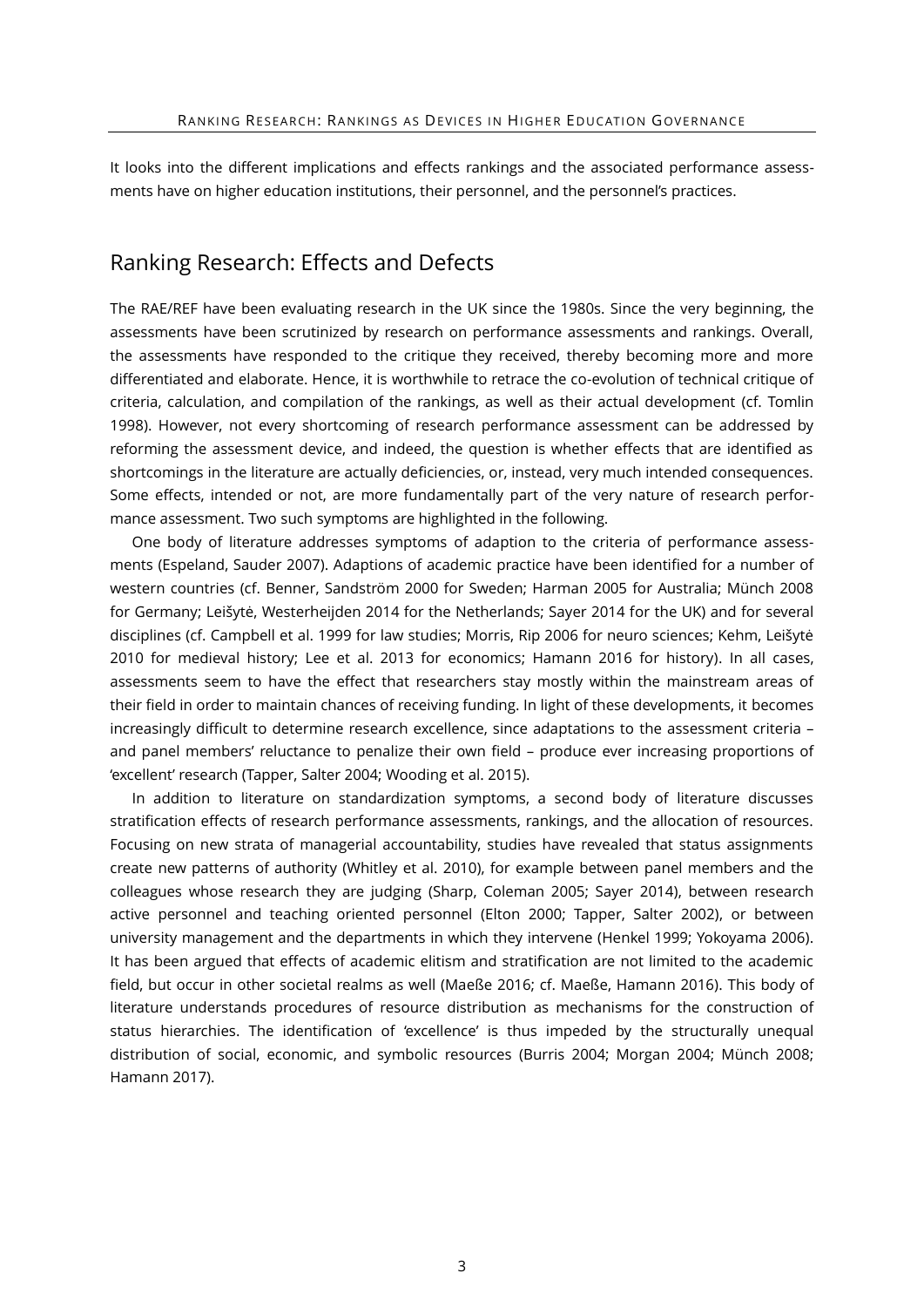# Ranking Research Performance: the Rankings Produced by the RAE/REF

Most rankings in the higher education sector are produced and distributed by single sources. Among these are consultancies, as is the case for the so-called Shanghai Ranking, think tanks like the German Center for Higher Education Development (CHE), news outlets, such as the Canadian magazine Maclean's and The Economist, or political actors like the United States National Research Council. In the current case example, rankings are not only produced by the RAEs/REF themselves – and thus, indirectly, by the four UK funding councils that organize them – but also by media outlets like the Times Higher Education magazine (THE) and The Guardian. It is a peculiarity of the current example that media outlets not only distribute existing rankings, but also produce their own versions that draw on the RAE/REF data. From this emerges a variety of rankings illustrating how the RAEs/REF's influence goes beyond funding policy. The rankings also shape the public perception of departments in a way that seems to be unique to the UK. This section discusses two 'generations' of RAE/REF rankings as well as The Guardian and THE rankings.

The rankings produced by the RAE 2001 proceed either from different subjects within one higher education institution (see Figure 1-1 for the University of Cambridge), or from departments at different higher education institutions that are ranked according to the same subject (see Figure 1-2 for history). The first column, "2001 rating", designates the assigned grade. The second column, "proportion of staff selected", states the number of faculty members within a department who have been registered as researchers and thus have their research assessed. $^2$  The column on the very right designates the number of full-time equivalent (FTE) research positions at a department.

Two aspects seem worth highlighting for the RAE 2001 rankings in Figures 1-1 and 1-2. First, the assessment itself simultaneously produces rankings for universities (Figure 1-1) and for departments (Figure 1-2). In other words, the assessment offers two competing perspectives that draw on two distinct levels of comparison: an inter- and an intra-university perspective. It seems counterintuitive for a ranking to operate on two equally important comparative orders. Second, the rank order in both rankings is numerical when it follows the order of the subject areas that have been assessed at a higher education institution (Figure 1-1), and alphabetical when it ranks the departments that have been assessed in one subject area (Figure 1-2). A performance-based ranking is only available when the data is downloaded in an Excel file.

l

 $^{2}$  A = 95–100 percent of the staff at a department, B = 80–94.9 percent of the staff, C = 60–79.9 percent, etc.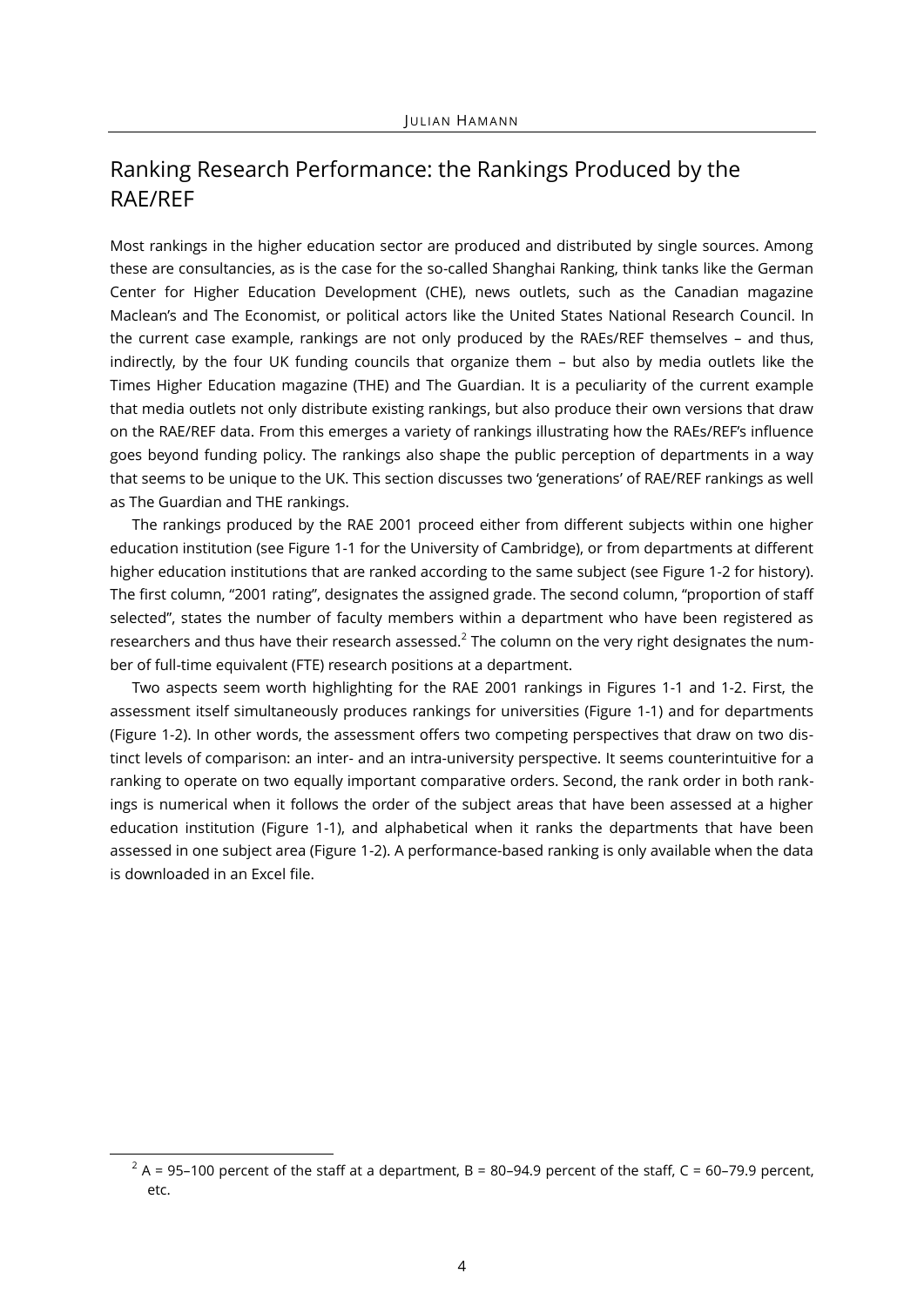# **Institution : H-0114 University of Cambridge**

Number of submissions: 51

|                | <b>Unit of Assessment</b>           | 2001<br>Rating | <b>Proportion of Staff</b><br><b>Selected</b> | Category A and A* Research Active<br><b>Staff (FTE)</b> |
|----------------|-------------------------------------|----------------|-----------------------------------------------|---------------------------------------------------------|
| $\mathbf{1}$   | <b>Clinical Laboratory Sciences</b> | $5*$           | A                                             | 83.9                                                    |
| $\overline{2}$ | Community-based Clinical Subjects   | 5*             | B                                             | 35.8                                                    |
| 3              | Hospital-based Clinical Subjects    | 5*             | B                                             | 79.6                                                    |
| 6              | Anatomy                             | 5              | A                                             | 24.0                                                    |
| $\overline{7}$ | Physiology                          | 4              | B                                             | 25.7                                                    |
| 8              | Pharmacology                        | 5              | A                                             | 28.6                                                    |
| 13             | Psychology                          | 5*             | A                                             | 27.5                                                    |
| 14             | <b>Biological Sciences</b>          |                |                                               | 0.0                                                     |
| 14             | A - Biochemistry                    | 5*             | $\mathbf{A}$                                  | 41.0                                                    |
| 14             | <b>B</b> - Genetics                 | 5              | B                                             | 30.3                                                    |
| 14             | C - Plant Sciences                  | 5              | B                                             | 19.5                                                    |

Source: (RAE 2001a)

#### **Figure 1-1: RAE 2001 ranking by higher education institution**

## **Unit of Assessment: 59 History**

#### Number of submissions: 95

|                                             | 2001<br>Rating | <b>Proportion of Staff</b><br><b>Selected</b> | Category A and A* Research Active<br><b>Staff (FTE)</b> |
|---------------------------------------------|----------------|-----------------------------------------------|---------------------------------------------------------|
| Anglia Polytechnic University               | 3a             | c                                             | 6.0                                                     |
| <b>Bath Spa University College</b>          | 3 <sub>b</sub> | $\mathbf{A}$                                  | 8.0                                                     |
| <b>Birkbeck College</b>                     | $5*$           | A                                             | 22.5                                                    |
| University of Birmingham                    | 5.             | B                                             | 28.1                                                    |
| Bolton Institute of Higher Education        | 3 <sub>b</sub> | D                                             | 3.0                                                     |
| University of Bristol                       | 4              | A                                             | 25.0                                                    |
| University of Cambridge                     | 5*             | $\mathbf{A}$                                  | 81.2                                                    |
| Canterbury Christ Church University College | 3a             | A                                             | 9.0                                                     |
| University of Central Lancashire            | 4              | $\mathbf{A}$                                  | 16.3                                                    |
| <b>Chester College of Higher Education</b>  | 3 <sub>b</sub> | C                                             | 5.6                                                     |
| University College Chichester               | 3a             | A                                             | 6.5                                                     |

Source: (RAE 2001b)

#### **Figure 1-2: RAE 2001 ranking by subject**

Thirteen years and two assessments later, the REF 2014 rankings still offer two competing levels of comparison and employ numerical and alphabetical rank orders (Figures 2-1, 2-2). However, there has been an important innovation since 2001. Results are published as graded quality profiles rather than fixed point scales. This was supposed to allow the funding bodies to "identify pockets of excellence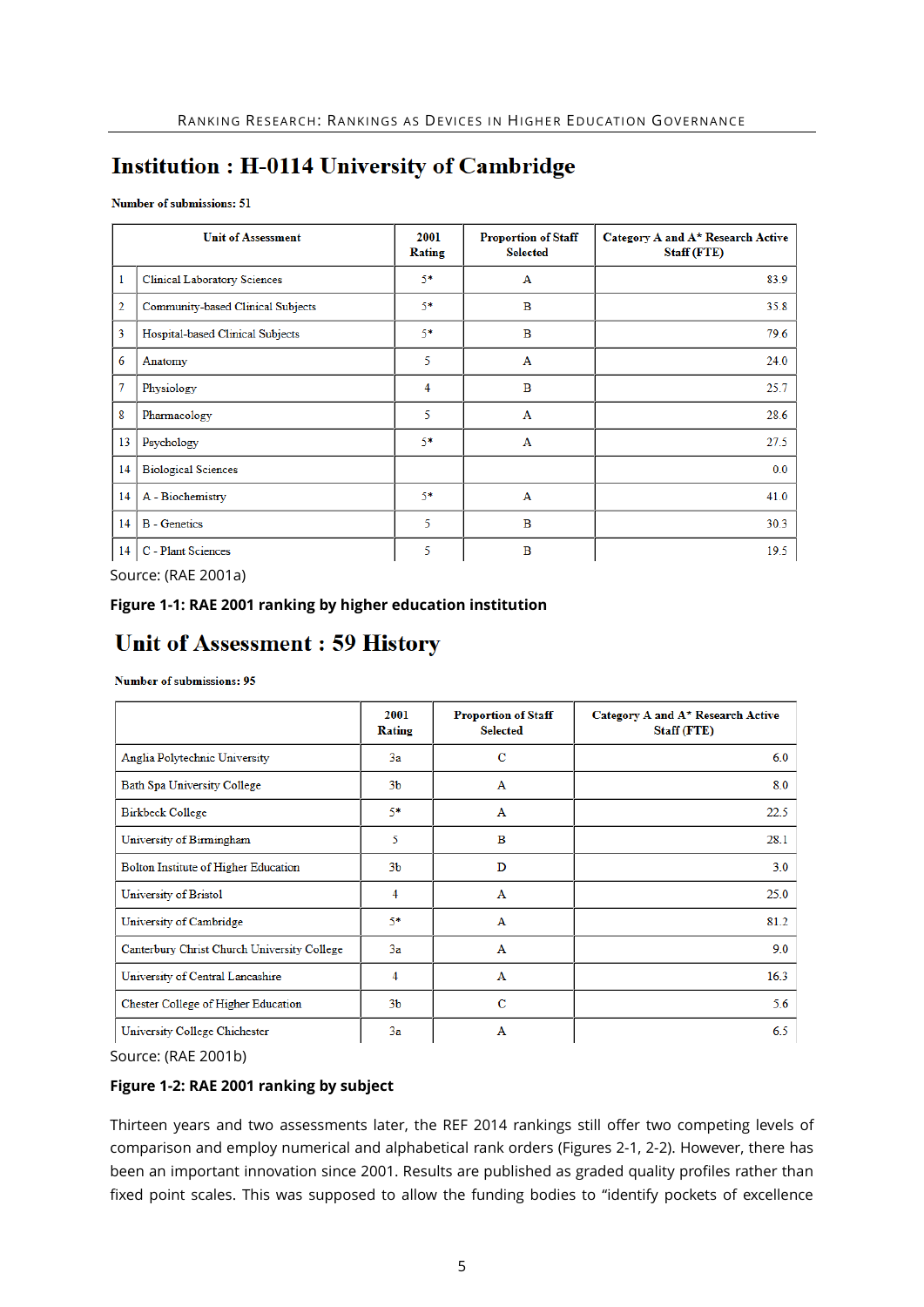wherever these might be found", and to reduce the "'cliff edge' effect where fine judgements at the grade boundaries could have significant funding impacts" (RAE 2008a).

### 30 - History

| pdf UOA summary sheet                                |        |                                    |                                                  |    |      |           |                        |                  |                                   |
|------------------------------------------------------|--------|------------------------------------|--------------------------------------------------|----|------|-----------|------------------------|------------------|-----------------------------------|
| Overall profiles   Outputs                           | Impact |                                    | <b>Environment</b>                               |    |      |           |                        |                  |                                   |
| <b>Select institution link</b><br>to view submission |        | <b>Expand</b><br>all               | % of the submission<br>meeting the standard for: |    |      |           |                        | 4* 3* 2* 1* DU/C | <b>FTE</b><br>Category<br>A staff |
|                                                      |        | profiles                           | 4*                                               | 3* | $2*$ | $1^*$ U/C |                        |                  | submitted                         |
| <b>Anglia Ruskin University</b>                      |        | Overall                            | 8                                                | 26 | 44   | 14        | 8                      |                  | 5.50                              |
|                                                      |        | Outputs 12.5 33.3 45.9 8.3         |                                                  |    |      |           | 0.0                    |                  |                                   |
|                                                      |        | Impact                             |                                                  |    |      |           | 0.0 0.0 40.0 20.0 40.0 |                  |                                   |
|                                                      |        | Environment 0.0 30.0 40.0 30.0 0.0 |                                                  |    |      |           |                        |                  |                                   |
| <b>Bath Spa University</b>                           |        | Overall                            | 2                                                | 34 | 44   | 20        | o                      |                  | 6.20                              |
| <b>Birkbeck College</b>                              |        | Overall                            | 35                                               | 50 | 14   | o         |                        |                  | 35.63                             |

Source: (REF 2014c)

**Figure 2-1: REF 2014 ranking by subject**

### University of Cambridge

|  | Overall profiles <b>Outputs</b>                                         | <b>Impact</b> |                | <b>Environment</b> |    |      |                                                  |                                                                      |                                   |
|--|-------------------------------------------------------------------------|---------------|----------------|--------------------|----|------|--------------------------------------------------|----------------------------------------------------------------------|-----------------------------------|
|  | <b>Select UOA link</b><br>to view submission                            |               | Expand<br>all  |                    |    |      | % of the submission<br>meeting the standard for: | 4 <sup>*</sup> ■3 <sup>*</sup> ■2 <sup>*</sup> ■1 <sup>*</sup> ■∪/c□ | <b>FTE</b><br>Category<br>A staff |
|  |                                                                         |               | profiles       | 4*                 | з* | $2*$ | $1^*$ U/C                                        |                                                                      | submitted                         |
|  | 1 - Clinical Medicine                                                   | C٥            | Overall        | 58                 | 29 | 12   | 0                                                |                                                                      | 192.05                            |
|  | 2 - Public Health.<br><b>Health Services and</b><br><b>Primary Care</b> | Ð             | <b>Overall</b> | 50                 | 43 | 6    | ٥                                                |                                                                      | 57.07                             |
|  | 4 - Psychology,<br><b>Psychiatry and</b><br><b>Neuroscience</b>         |               | <b>Overall</b> | 58                 | 35 | 7    | 0                                                |                                                                      | 75.95                             |
|  | 5 - Biological Sciences                                                 | e             | Overall        | 52                 | 35 | 12   | 0                                                |                                                                      | 189.63                            |

Source: (REF 2014b)

**Figure 2-2: REF 2014 ranking by institution**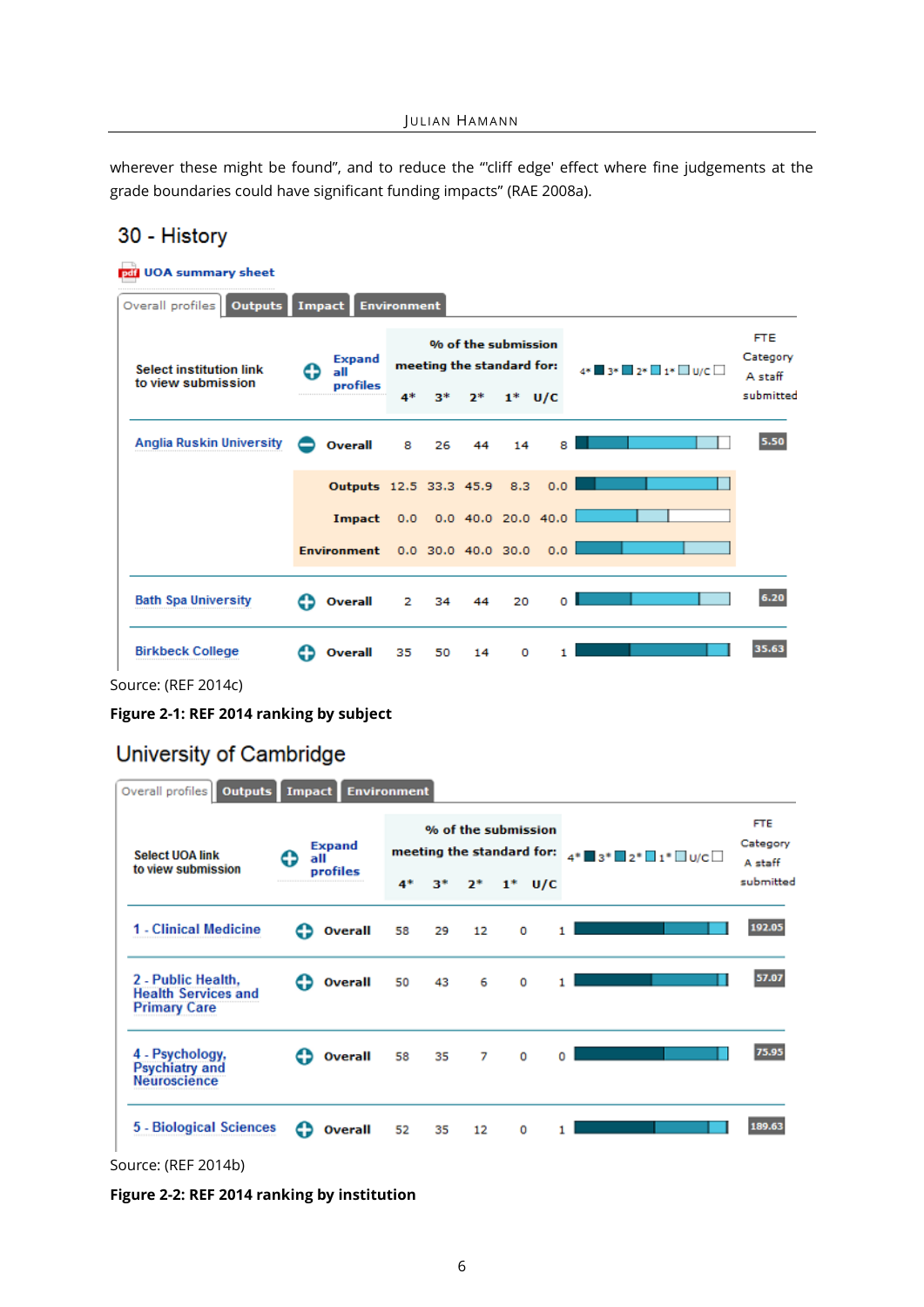Looking more closely at Figures 2-1 and 2-2, we also see that research performance has been differentiated. Going beyond a general statement on quality, which is still included in the category 'overall quality', three elements of assessment distinguish, first, research output, covering mainly publications; second, the research environment of a department, ranging from the number of PhD students over cooperation to third party funding; and third, the 'societal impact' of research, which is supposed to capture the social relevance of research (REF 2011, 2014a). Thus, in both Figures 2-1 and 2-2, the rankings depict overall quality profiles as well as the sub-profiles regarding research output, societal impact, and research environment that are awarded to each submission. Overall quality profiles show the proportion judged to meet each starred level, while sub-profiles show the proportion of research output, societal impact, and research environment judged to meet each starred level.

In addition to the rankings that are produced directly by the RAE/REF, media outlets take up the assessment results in order to construct their own rankings from the data.<sup>3</sup> The Guardian, for example, published a 'Power Ranking' by Research Fortnight, a newsletter on research policy (Figure 3). The 'Power Ranking' does not depict research performance, but research funding – or, to be more precise, expected research funding.

### Research Fortnight rankings for REF 2014

| RF<br>power<br>rank ▼ | 2008<br>Rank | <b>Institution</b> | Number of<br>departments | Research<br>staff | RF<br>power<br>rating | RF<br>quality<br>Index | RF<br>market<br>share | 4*    | $3^*$ |
|-----------------------|--------------|--------------------|--------------------------|-------------------|-----------------------|------------------------|-----------------------|-------|-------|
| 1.00                  | 1.00         | Oxford             | 31.00                    | 2,409             | 100.00                | 61.10                  | 6.24                  | 48.10 | 39.10 |
| 2.00                  | 3.00         | <b>UCL</b>         | 36.00                    | 2,566             | 97.30                 | 55.80                  | 6.07                  | 42.60 | 39.50 |
| 3.00                  | 2.00         | Cambridge          | 32.00                    | 2,088             | 85.50                 | 60.30                  | 5.33                  | 46.80 | 40.40 |
| 4.00                  | 5.00         | Edinburgh          | 31.00                    | 1,753             | 62.60                 | 52.60                  | 3.91                  | 37.60 | 44.90 |
| 5.00                  | 4.00         | Manchester         | 35.00                    | 1,561             | 54.10                 | 51.00                  | 3.38                  | 35.30 | 47.30 |
| 6.00                  | 6.00         | Imperial           | 14.00                    | 1,257             | 52.20                 | 61.10                  | 3.26                  | 46.40 | 44.20 |
| 7.00                  | 11.00        | <b>KCL</b>         | 27.00                    | 1,369             | 51.30                 | 55.20                  | 3.20                  | 40.20 | 45.00 |
| 8.00                  | 7.00         | Nottingham         | 32.00                    | 1.404             | 45.60                 | 47.80                  | 2.84                  | 31.60 | 48.60 |
| 9.00                  | 10.00        | <b>Bristol</b>     | 31.00                    | 1.138             | 40.00                 | 51.80                  | 2.50                  | 36.00 | 47.30 |
| 10.00                 | 8.00         | Leeds              | 33.00                    | 1.149             | 38.40                 | 49.20                  | 2.39                  | 32.40 | 50.40 |
| 11.00                 | 13.00        | Southampton        | 26.00                    | 1,113             | 37.80                 | 50.00                  | 2.36                  | 32.90 | 51.40 |

Quality index - based on the expected funding allocations: 75% of funding going to 4\* and 25% to 3\* with no other categories funded.

Source: (The Guardian 2014)

l

#### **Figure 3: Research Fortnight's 'Power Ranking' in The Guardian, based on the REF 2014**

The 'Power Ranking' is based on the following metrics (weighted by research staff): *Power rating* in column six, depicting how the university's Quality Index score relates to the top performing university, in this case Oxford; *Quality Index* in column seven, a weighting of the university's score based on the expected funding allocation; and *Market share* in column eight, illustrating how much Research Fortnight predicts the university will get of the overall available funding next year based on its results.

 $3$  Both rankings discussed in the following were published on the same day or one day after the REF 2014 results were officially published. This demonstrates the high significance this topic has in UK media.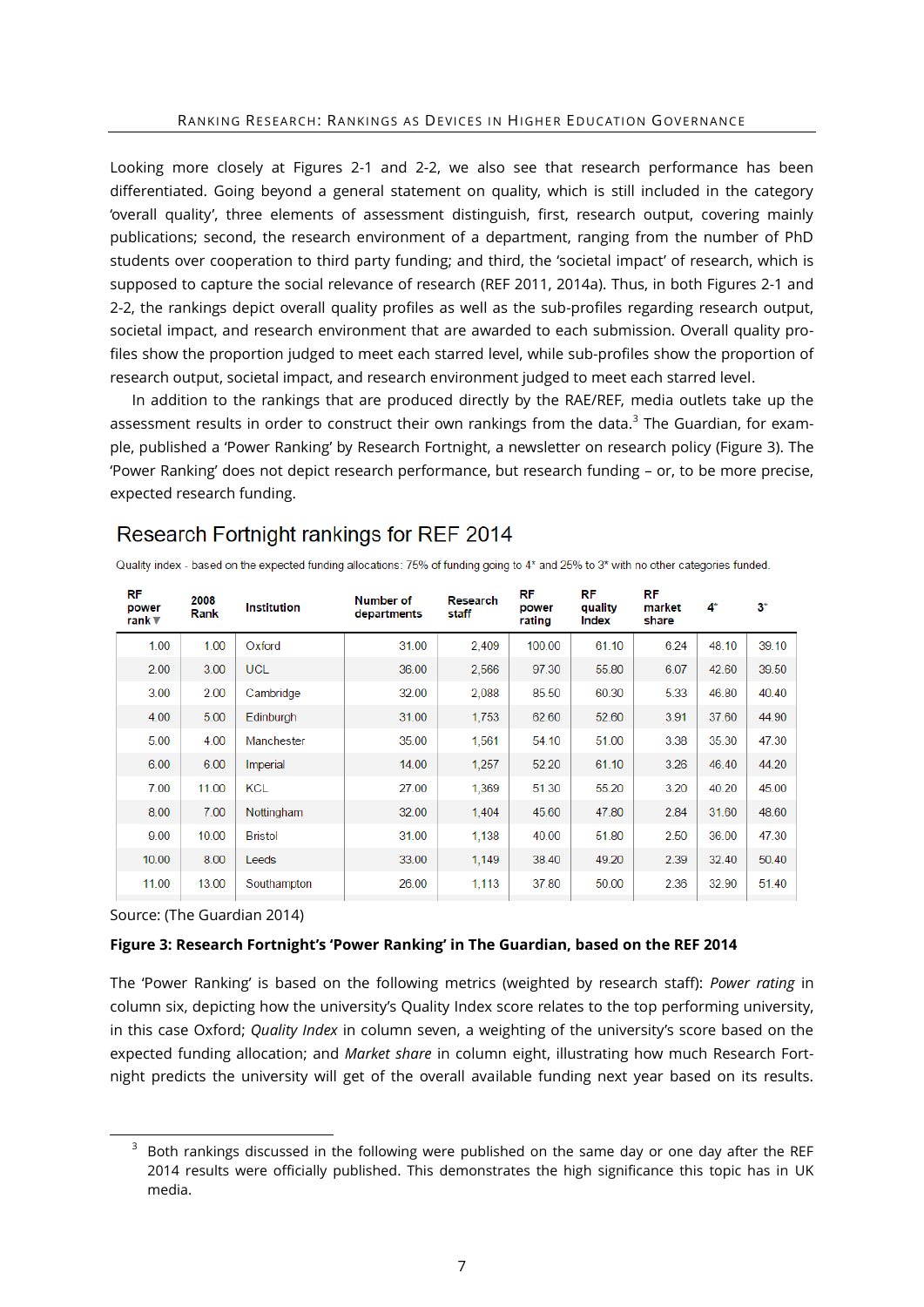According to the self-description, the "rankings reflect what the REF is about, i.e., the money" (The Guardian 2014).

Times Higher Education, a London-based magazine publishing its own influential World University Rankings, is another media outlet that dissects the RAE/REF results in order to build its own rankings. From this data, THE offers alternative rankings, among them an 'Intensity Ranking' that sets out to map university performance against the proportion of eligible research staff submitted (Times Higher Education 2014c), a 'Table of Excellence' that ranks institutions according to the average points of their overall quality profiles (Times Higher Education 2014b), and subject ratings that rank departments according to their grades in different subjects (Figure 4).

|                        | <b>RESEARCH EXCELLENCE FRAMEWORK 2014: INSTITUTIONS RANKED BY SUBJECT</b> |                                  |                                        |                                |      |                |                                  |                           |            |                                               |                           |      |
|------------------------|---------------------------------------------------------------------------|----------------------------------|----------------------------------------|--------------------------------|------|----------------|----------------------------------|---------------------------|------------|-----------------------------------------------|---------------------------|------|
|                        |                                                                           | <b>Overall</b>                   |                                        |                                |      |                | <b>Output</b><br><b>Impact</b>   |                           |            |                                               |                           |      |
| 2014 rank order by GPA | 2008 GPA                                                                  | <b>Institution</b>               | Total number of FTE staff<br>submitted | research activity<br>$%$ of 4* | GPA  | Research power | <b>Institution</b>               | % of 4* research activity | <b>GPA</b> | <b>Institution</b>                            | % of 4* research activity | GPA  |
|                        | <b>1 Clinical medicine</b>                                                |                                  |                                        |                                |      |                |                                  |                           |            |                                               |                           |      |
| $\mathbf{1}$           |                                                                           | n/a Oxford                       | 239                                    | 53                             | 3.45 |                | 823 Plymouth                     | 48                        | 3.33       | <b>Bristol</b>                                | 100                       | 4.00 |
| $\overline{2}$         |                                                                           | n/a Cambridge                    | 192                                    | 58                             | 3.43 | 659            | Cambridge                        | 39                        |            | 3.21 Dundee                                   | 100                       | 4.00 |
| 3                      |                                                                           | n/a King's College London        | 136                                    | 48                             | 3.40 |                | 464 Oxford                       | 34                        |            | 3.20 Imperial                                 | 94                        | 3.94 |
| $-4$                   |                                                                           | n/a Imperial                     | 334                                    | 48                             | 3.33 | 1,113          | King's College London            | 32                        |            | 3.20 Institute of Cancer Research             | 90                        | 3.90 |
| $=4$                   |                                                                           | n/a Institute of Cancer Research | 69                                     | 46                             | 3.33 |                | 230 Cardiff                      | 33                        |            | 3.16 Aberdeen                                 | 83                        | 3.83 |
| $6\phantom{1}6$        |                                                                           | n/a Edinburgh                    | 207                                    | 44                             | 3.30 |                | 683 Oueen Mary                   | 27                        |            | 3.14 Oxford                                   | 82                        | 3.82 |
| $\overline{7}$         |                                                                           | n/a Queen Mary                   | 144                                    | 40                             | 3.28 |                | 473 Institute of Cancer Research | 29                        | 3.09 UCL   |                                               | 84                        | 3.81 |
| 8                      |                                                                           | n/a Cardiff                      | 59                                     | 38                             | 3.25 |                | 192 Warwick                      | 24                        |            | 3.07 Cardiff                                  | 80                        | 3.80 |
| $-9$                   | n/a UCL                                                                   |                                  | 450                                    | 43                             | 3.20 | 1,439 UEA      |                                  | 35                        |            | 3.07 Exeter                                   | 80                        | 3.80 |
| $-9$                   |                                                                           | n/a Glasgow                      | 177                                    | 40                             | 3.20 | 568            | Edinburgh                        | 27                        |            | 3.06 London School of Hygiene and Trop<br>Med | 89                        | 3.77 |
| $-9$                   |                                                                           | n/a Newcastle                    | 147                                    | 38                             | 3.20 |                | 471 Sheffield                    | 21                        |            | 3.04 Newcastle                                | 75                        | 3.75 |
| 12                     |                                                                           | n/a Manchester                   | 136                                    | 36                             | 3.19 |                | 434 Exeter                       | 36                        |            | 3.04 Cambridge                                | 86                        | 3.74 |
| $=13$                  |                                                                           | n/a Exeter                       | 25                                     | 39                             | 3.16 |                | 77 Imperial                      | 27                        |            | 3.03 Sheffield                                | 74                        | 3.74 |
| $=13$                  |                                                                           | n/a Plymouth                     | 15                                     | 37                             | 3.16 |                | 46 Manchester                    | 22                        |            | 2.98 Edinburgh                                | 75                        | 3.73 |

Source: (Times Higher Education 2014a)

#### **Figure 4: Times Higher Education ranking by subject, based on the REF 2014**

In THE's subject ranking, ranks are mainly assigned by the grade point average (GPA) of the overall quality profiles, which in turn are made up of the sub-profiles for research output, societal impact, and research environment. The GPAs are compared to GPAs of the previous RAE 2008 assessment. THE's use of average points is worth highlighting because it subverts the idea of concentrating on differentiated profiles, and instead aggregates these (back) to simple numeric measures. While the REF itself does not produce or use GPAs, it is no coincidence that THE draws on a measure that is supposedly more marketable in mass media.

# The Performativity of Rankings: what are Rankings actually *doing*?

Instead of a conclusion, the paper closes with a reflection on a couple of effects and implications of higher education rankings in general and the RAE/REF rankings in particular. Not all of the following points are effects of rankings according to a narrow statistical notion of causality. They can partially be ascribed to research performance assessment in the broader sense, and thus refer back to the literature reviewed in a previous section of this paper. In combination with the literature review, this section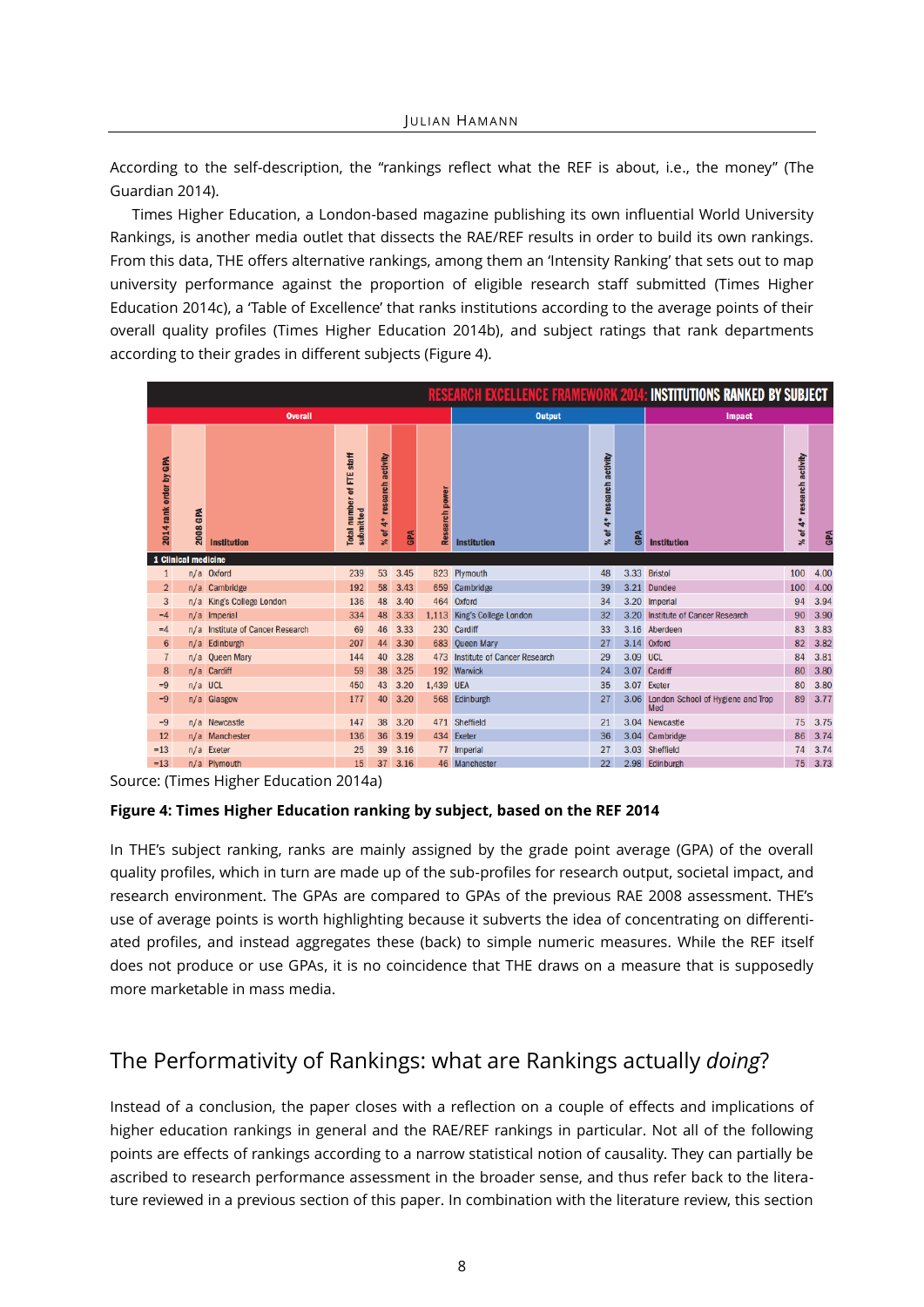also indicates hitherto neglected effects that future research will have to concentrate on, for example systematic disciplinary comparisons and perspectives that focus on the social processes that rankings build on.

First, rankings construct research fields. Any research activity that is submitted for assessment has to be assigned to a subject area, which is called Unit of Assessment (UoA) in assessment lingo. Some UoAs comprise traditional academic disciplines, for example, physics (UoA9). However, the grid of the UoAs does not necessarily follow disciplinary distinctions. For instance, depending on their specialization, physicians can submit their research to no less than four UoAs (UoA1 'Clinical Medicine'; UoA2 'Public Health, Health Services and Primary Care'; UoA3 'Allied Health Professions, Dentistry, Nursing and Pharmacy'; UoA4 'Psychology, Psychiatry and Neuroscience'). In the end, this institutional structure determines how research is represented, perceived, and funded. Applying a unified matrix to elements that are different in nature, the formalized grid of the RAE/REF is an example of a process that has been described as *commensuration* (cf. Espeland, Stevens 1998).

Second, rankings reduce complexity. They make 'research quality', a very complicated, ambiguous, and vague notion that is constructed anew in every specific situation (Lamont 2009), comparable by translating it into numbers. This ambitious task is entrusted to peers in the subject panels, who review each submission and grade it according to the uniform grade system. Usually, quality is only intelligible to members of the same hyper-differentiated sub-sub-discipline. The rankings, conversely, make researchers and their performance *comparable and governable* (cf. Bovens et al. 2014; Morrissey 2013).

Third, rankings visualize performance differences. Building on the reduction of complexity described in the previous paragraph, rankings compare research outputs and distinguish higher education institutions according to the differences that have been determined. Rankings present these hierarchical differences to the public. The RAE was introduced along with New Public Management measures in the 1980s. For this neoliberal governance approach, the public visibility of performance differences is an important contribution of rankings. It allows for *transparency and public accountability*, and thus signals the trustworthiness of the funding system (cf. Strathern 2000a, 2000b).

Fourth, rankings legitimize funding decisions. The RAE/REF rankings reveal on which basis the UK higher education funding bodies make their funding decisions. The rankings illustrate, for example, why the University of Cambridge receives a particular amount of funding while Plymouth University receives a different amount, and they show why some philosophy departments receive less money than clinical medicine institutions. In this light, rankings are devices that facilitate negotiations about funding decisions in the first place; they further *legitimize* and thus *stabilize* evaluative decisions (cf. Walker et al. 1986).

Fifth, rankings standardize research. The literature strongly suggests that rankings and performance assessments encourage researchers to concentrate on risk-averse normal science. Indeed, the literature on RAE/REF shows that the assessments reward articles in high impact journals in disciplines as diverse as neurosciences (Morris, Rip 2006), history (Hamann 2016), law (Campbell et al. 1999), or economics (Lee et al. 2013). Scholarship on performance assessment explains this with the reactivity of rankings that *standardize* research by rewarding the adaption to assessment criteria (cf. Espeland, Sauder 2007).

Sixth, rankings stratify the higher education landscape. While the RAE/REF employ a meritocratic rhetoric, stating that "institutions conducting the best research receive a larger proportion of the available grant" (RAE 2001c), they also reproduce existing inequalities in the distribution of resources in the field. Economic, social, and symbolic resources correlate with respective ranks (Münch, Schäfer 2014; Hamann 2017). By rewarding higher education institutions that already have greater resources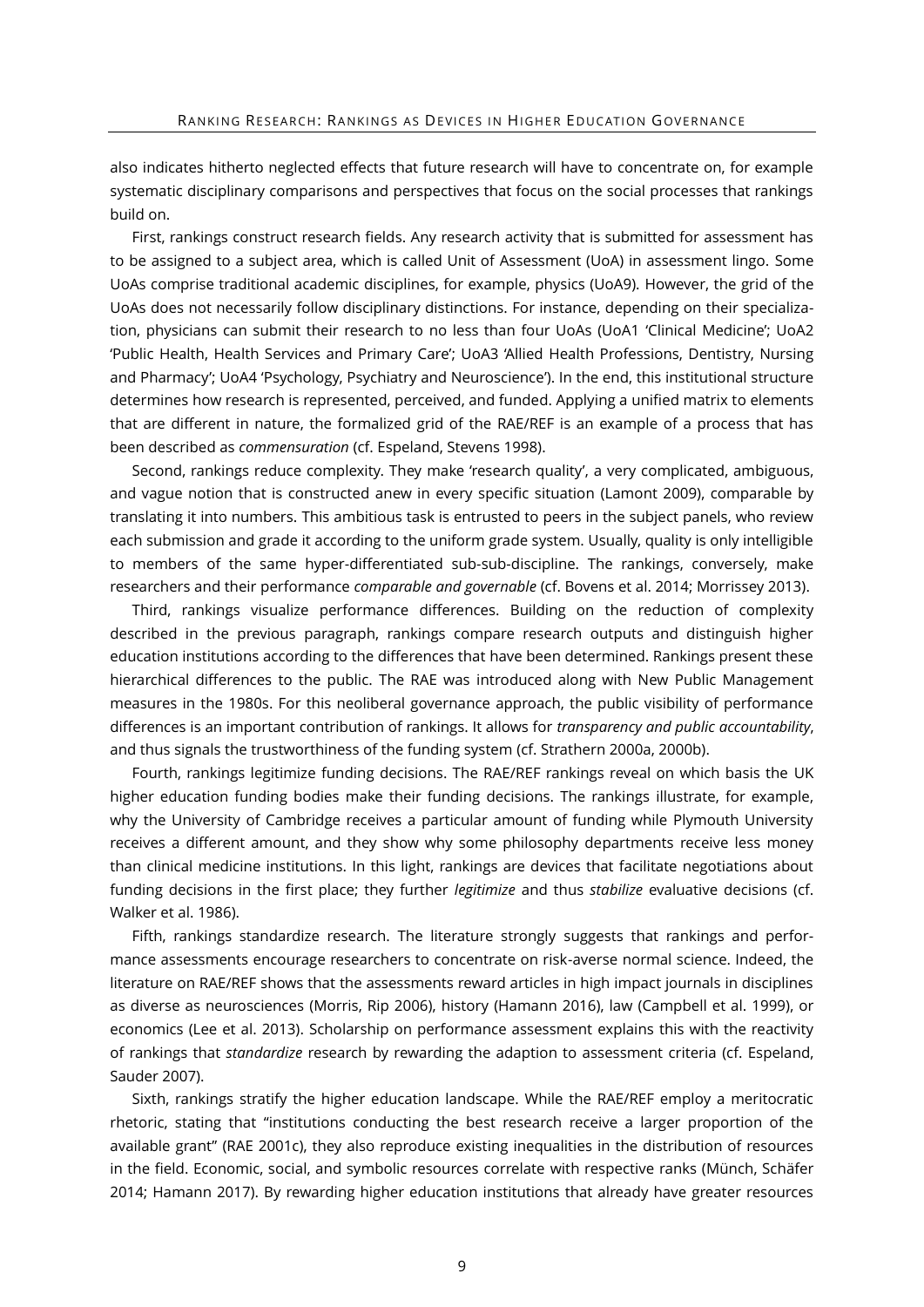at their disposal, the rankings not only consecrate and legitimize existing inequalities (cf. Merton 1968 on the Matthew effect), but also further *reproduce stratifications* (cf. Bourdieu 1988). These inequalities are not necessarily based on research performance (alone).

The manifold performativity of rankings demonstrates that rankings have a number of effects and implications – in other words, rankings do a number of quite diverse things. According to perspectives in cultural sociology, modern capitalist societies tend to credentialize power with certificates, degrees, and other labels (Collins 1979; Bourdieu et al. 1981). In this view, rankings create symbolic dominance by commensurating different entities, constructing distinctions and comparisons, making visible differences, and consecrating those at the top of the ranking. However, the rankings that are produced from the RAE/REF are fertile illustrative material because, unlike a number of other rankings in the higher education sector, they go beyond symbolic differences and distinctions. They are devices that couple rank order with research funding, and thus develop the potency to influence and sustainably modify higher education by standardizing research and reproducing structural inequalities. Thus, from a materialist perspective of political economy (Maeße 2015; Jessop et al. 2008), the current case example illustrates how symbolic differences are translated into material classes, and how material classes are in turn legitimized by symbolic consecration (Bourdieu 1988).

### References

- Bence, V., Oppenheim, C. 2005: The evolution of the UK's research assessment exercise: Publications, performance and perceptions. Journal of Educational Administration and History, Vol. 37, Issue 2, 137– 155.
- Benner, M., Sandström, U. 2000: Institutionalizing the triple helix: Research funding and norms in the academic system. Research Policy, Vol. 29, Issue 2, 291–301.

Bourdieu, P. 1988: Homo Academicus. Cambridge: Polity Press.

- Bourdieu, P., Boltanski, L., de Saint-Martin, M., Maldidier-Pargamin, P. (Hg.) 1981: Titel und Stelle. Über die Reproduktion sozialer Macht. Frankfurt am Main: Europäische Verlags-Anstalt.
- Bovens, M., Goodin, R. E., Schillemans, T. (eds.) 2014: The Oxford handbook of public accountability. Oxford: Oxford University Press.
- Burris, V. 2004: The academic caste system: Prestige hierarchies in PhD exchange networks. American Sociological Review, Vol. 69, Issue 2, 239–264.
- Campbell, K., Vick, D. W., Murray, A. D., Little, G. F. 1999: Journal publishing, journal reputation, and the United Kingdom's Research Assessment Exercise. Journal of Law and Society, Vol. 26, Issue 4, 470–501.
- Collins, R. 1979: The credential society: A historical sociology of education and stratification. New York: Academic Press.
- Elton, L. 2000: The UK Research Assessment Exercise: Unintended consequences. Higher Education Quarterly, Vol. 54, Issue 3, 274–283.
- Espeland, W. N., Sauder, M. 2007: Rankings and reactivity. How public measures recreate social worlds. American Journal of Sociology, Vol. 113, Issue 1, 1–40.
- Espeland, W. N., Stevens, M. L. 1998: Commensuration as a social process. Annual Review of Sociology, Vol. 24, 313–343.
- Geuna, A., Martin, B. R. 2003: University research evaluation and funding: An international comparison. Minerva, Vol. 41, Issue 4, 277–304.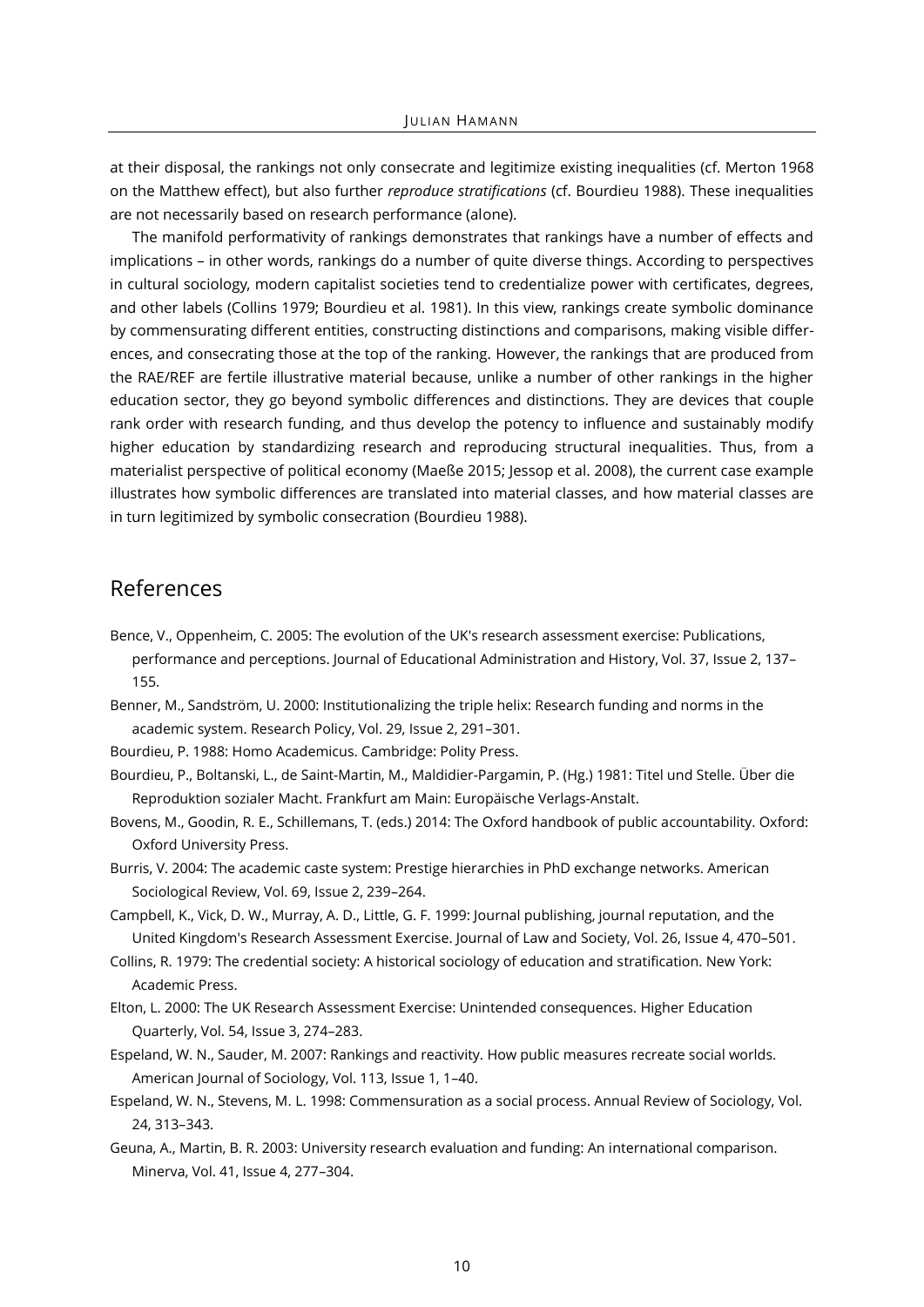- Hamann, J. 2016: The visible hand of research performance assessment. Higher Education, Vol. 72, Issue 6, 761–779. DOI: 10.1007/s10734-015-9974-7
- Hamann, J. 2017: The production of research elites. Research performance assessment in the United Kingdom. In R. Bloch, A. Mitterle, C. Paradeise, T. Peter (eds.), Universities and the production of elites. Discourses, policies, and strategies of excellence and stratification in higher education. New York: Palgrave Macmillan, 175–199.
- Harman, G. 2005: Australian social scientists and transition to a more commercial university environment. Higher Education Research & Development, Vol. 24, Issue 1, 79–94.
- HEFCE. 2015: How we fund research. Higher Education Funding Council England, http://www.hefce.ac.uk/rsrch/funding/mainstream/ (Accessed 15. January 2016).
- Henkel, M. 1999: The modernisation of research evaluation: The case of the UK. Higher Education, Vol. 38, Issue 1, 105–122.
- Jessop, B., Fairclough, N., Wodak, R. 2008: Education and the knowledge-based economy in Europe. London: Sense Publishers.
- Kehm, B. M., Leišytė, L. 2010: Effects of new governance on research in the humanities. The example of medieval history. In D. Jansen (ed.), Governance and performance in the German public research sector. Disciplinary differences. Berlin: Springer, 73–90.
- Lamont, M. 2009: How professors think. Inside the curious world of academic judgement. Cambridge, MA: Harvard University Press.
- Lamont, M., Huutoniemi, K. 2011: Comparing customary rules of fairness: Evaluative practices in various types of peer review panels. In C. Camic, N. Gross, M. Lamont (eds.), Social knowledge in the making. Chicago: University of Chicago Press, 209–232.
- Lee, F. S., Pham, X., Gu, G. 2013: The UK Research Assessment Exercise and the narrowing of UK economics. Cambridge Journal of Economics, Vol. 37, Issue 4, 693–717.
- Leišytė, L., Westerheijden, D. 2014: Research evaluation and its implications for academic research in the United Kingdom and the Netherlands. Discussion papers des Zentrums für HochschulBildung, Nr. 1- 2014, 3–32. Dortmund: Technische Universität Dortmund.
- Maeße, J. 2015: Economic experts. A discursive political economy of economics. Journal of Multicultural Discourses, Vol. 10, Issue 3, 279–305.
- Maeße, J. 2016: The elitism dispositif. Hierarchization, excellence orientation and organizational change in economics. Higher Education, accepted for publication.
- Maeße, J., Hamann, J. 2016: Die Universität als Dispositiv. Die gesellschaftliche Einbettung von Bildung und Wissenschaft aus diskurstheoretischer Perspektive. Zeitschrift für Diskursforschung, Heft 2016-1, 29–50.
- Martin, B. R., Whitley, R. D. 2010: The UK Research Assessment Exercise. A case of regulatory capture? In R. D. Whitley, J. Gläser, L. Engwall (eds.), Reconfiguring knowledge production. Changing authority relationships in the sciences and their consequences for intellectual innovation. Oxford: Oxford University Press, 51–80.
- Merton, R. K. 1968: The Matthew effect in science. Science, Vol. 159, Issue 3810, 56–63.
- Morgan, K. J. 2004: The Research Assessment Exercise in English universities, 2001. Higher Education, Vol. 48, Issue 4, 461–482.
- Morris, N., Rip, A. 2006: Scientists' coping strategies in an evolving research system: The case of life scientists in the UK. Science and Public Policy, Vol. 33, Issue 4, 253–263.
- Morrissey, J. 2013: Governing the academic subject: Foucault, governmentality and the performing university. Oxford Review of Education, Vol. 39, Issue 6, 797–810.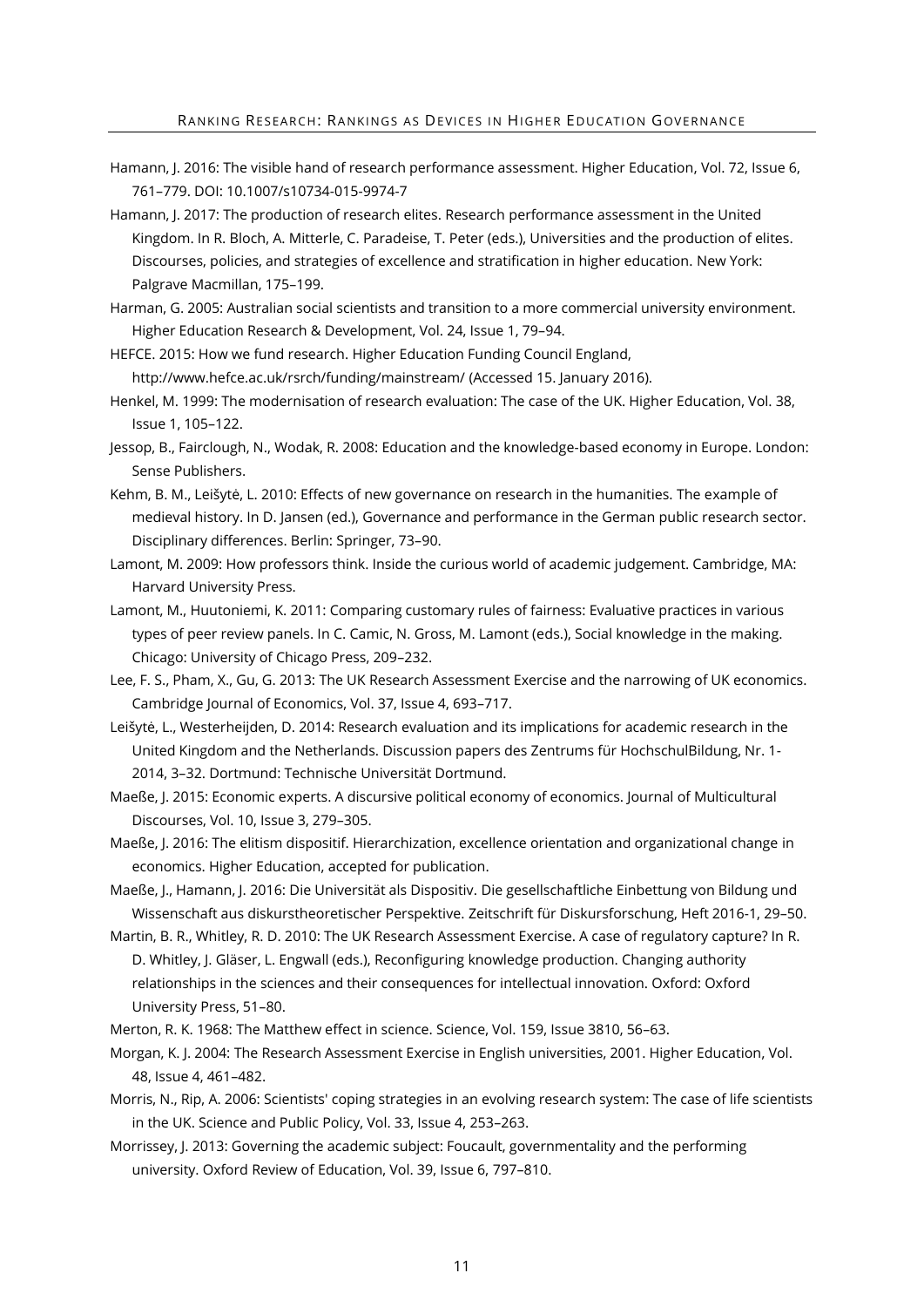Münch, R. 2008: Stratifikation durch Evaluation. Mechanismen der Konstruktion und Reproduktion von Statushierarchien in der Forschung. Zeitschrift für Soziologie, 37. Jg., Heft 1, 60–80.

Münch, R. 2014: Academic capitalism. Universities in the global struggle for excellence. New York: Routledge. Münch, R., Schäfer, L. O. 2014: Rankings, diversity and the power of renewal in science. A comparison

between Germany, the UK and the US. European Journal of Education, Vol. 49, Issue 1, 60–76.

Paradeise, C., Reale, E., Bleiklie, I., Ferlie, E. (eds.) 2009: University governance. Western European perspectives. Dordrecht: Springer.

RAE. 2001a: 2001 Research Assessment Exercise. Institution: H-0114, University of Cambridge. http://www.rae.ac.uk/2001/Submissions/UoA.asp?HESAInst=H-0114 (Accessed 28. December 2016).

RAE. 2001b: 2001 Research Assessment Exercise. Unit of assessment: 59, History.

http://www.rae.ac.uk/2001/results/byuoa/uoa59.htm (Accessed 08. August 2015).

RAE. 2001c: What is the RAE 2001? http://www.rae.ac.uk/2001/AboutUs/ (Accessed 08. August 2015).

RAE. 2008a: Changes since the RAE 2001. http://www.rae.ac.uk/aboutus/changes.asp (Accessed 08. August 2015).

RAE. 2008b: Quality profiles. http://www.rae.ac.uk/aboutus/quality.asp (Accessed 12. October 2014).

REF. 2011: Assessment framework and guidance on submissions.

http://www.ref.ac.uk/media/ref/content/pub/assessmentframeworkandguidanceonsubmissions/GOS%2 0including%20addendum.pdf (Accessed 08. August 2015).

REF. 2012: Panel criteria and working methods, part 2D: Main panel D criteria. http://www.ref.ac.uk/media/ref/content/pub/panelcriteriaandworkingmethods/01\_12\_2D.pdf (Accessed

REF. 2014a: Annex A. Assessment criteria and level definitions.

08. August 2015).

http://www.ref.ac.uk/media/ref/content/pub/REF%2001%202014%20-%20Annexes.pdf (Accessed 16. January 2016).

REF. 2014b: View results and submissions by institution. http://results.ref.ac.uk/Results/SelectHei (Accessed 15. January 2016).

REF. 2014c: View results and submissions by UOA. http://results.ref.ac.uk/Results/SelectUoa (Accessed 15. January 2016).

Sayer, D. 2014: Rank hypocrisies. The insult of the REF. New York: Sage.

Sharp, S., Coleman, S. 2005: Ratings in the Research Assessment Exercise 2001. The patterns of university status and panel membership. Higher Education Quarterly, Vol. 59, Issue 2, 153–171.

Shin, J. C., Toutkoushian, R. K., Teichler, U. (eds.) 2011: University rankings. Theoretical basis, methodology and impacts on global higher education. Dordrecht: Springer.

Strathern, M. 2000a: Audit cultures: Anthropological studies in accountability, ethics and the academy. London/New York: Routledge.

Strathern, M. 2000b: The tyranny of transparency. British Educational Research Journal, Vol. 26, Issue 3, 309– 321.

Tapper, T., Salter, B. 2002: The external pressures on the internal governance of universities. Higher Education Quarterly, Vol. 56, Issue 3, 245–256.

Tapper, T., Salter, B. 2004: Governance of higher education in Britain: The significance of the Research Assessment Exercise for the founding council model. Higher Education Quarterly, Vol. 58, Issue 1, 4–30.

The Guardian 2014: University Research Excellence Framework 2014: The full rankings. http://www.theguardian.com/news/datablog/ng-interactive/2014/dec/18/university-research-excellenceframework-2014-full-rankings (Accessed 15. January 2016).